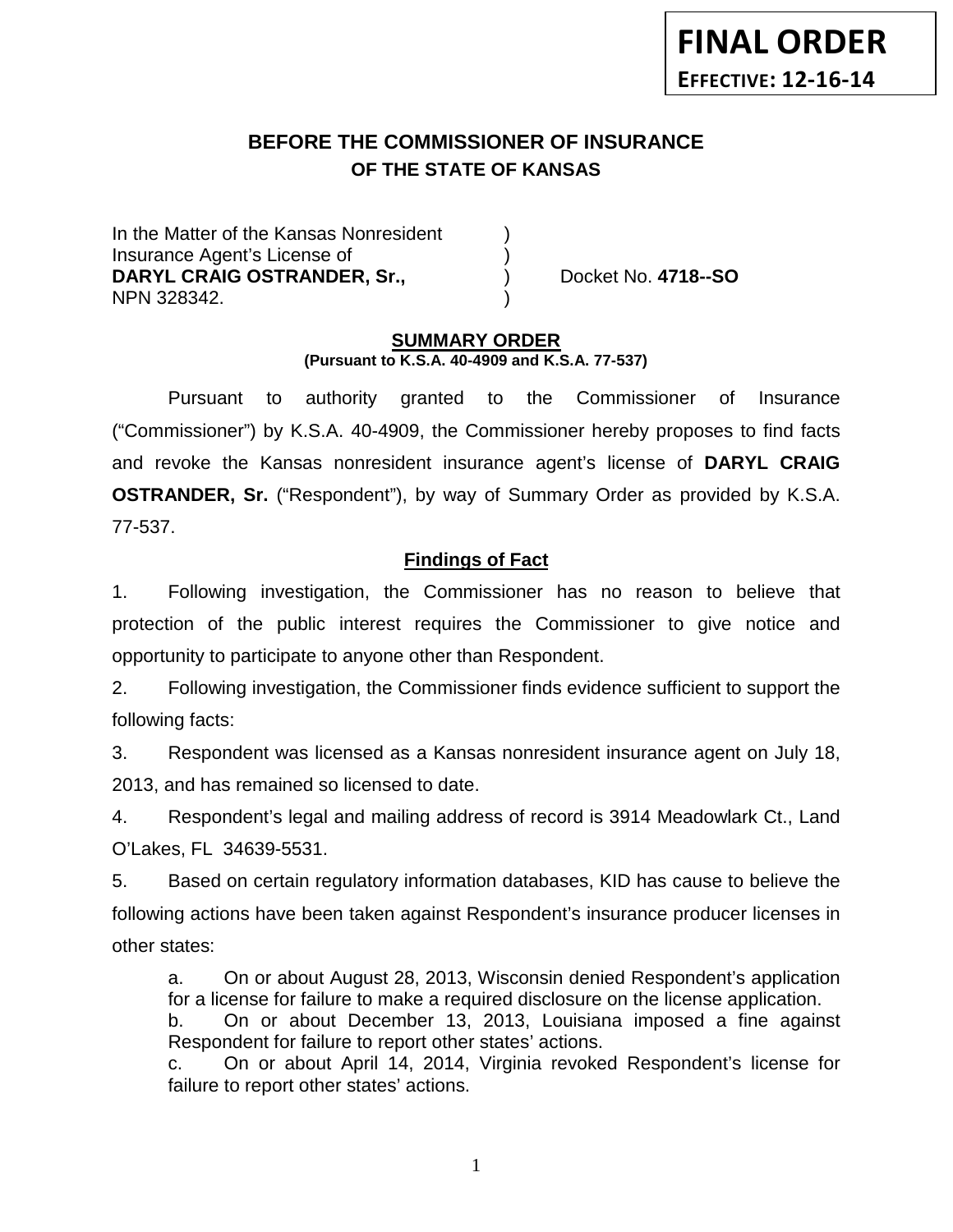d. On or about May 21, 2014, Texas revoked Respondent's license for failure to make a required disclosure on the license application.

6. Respondent did not report the actions to KID within 30 days as required by K.A.R. §40-7-9(a) and has not reported them to date.

7. By letter dated November 13, 2014, counsel for KID summarized the foregoing facts and invited Respondent to reply by the close of business on November 24, 2014, if he disputed the statements of fact.

8. To date, Respondent has not replied and the letter has not been returned; thus the facts are deemed undisputed.

## **Applicable Law**

9. K.S.A. 40-4909(a) provides, in relevant part:

"The commissioner may deny, suspend, revoke or refuse renewal of any license issued under this act if the commissioner finds that the applicant or license holder has

(2) Violated:

(A) Any provision of chapter 40 of the Kansas Statutes Annotated, and amendments thereto, or any rule and regulation promulgated thereunder;

(B) any subpoena or order of the commissioner;

(C) any insurance law or regulation of another state; or

(D) any subpoena or order issued by the regulatory official for insurance in another state. . . .

(9) Had an insurance agent license, or its equivalent, denied, suspended or revoked in any other state, district or territory." K.S.A. 2013 Supp. 40- 4909(a).

10. In addition, the Commissioner may revoke any license issued under the Insurance Agents Licensing Act if the Commissioner finds that the interests of the insurer or the insurable interests of the public are not properly served under such license. K.S.A. 2013 Supp. 40-4909(b).

11. A person whose license has been revoked or suspended may not be employed directly or indirectly by an insurance company and "may not perform any act toward the solicitation of or transaction of" insurance business in Kansas. K.S.A. 2013 Supp. 40- 4909(g).

12. "Any action taken under this section which affects any license or imposes any administrative penalty shall be taken only after notice and an opportunity for hearing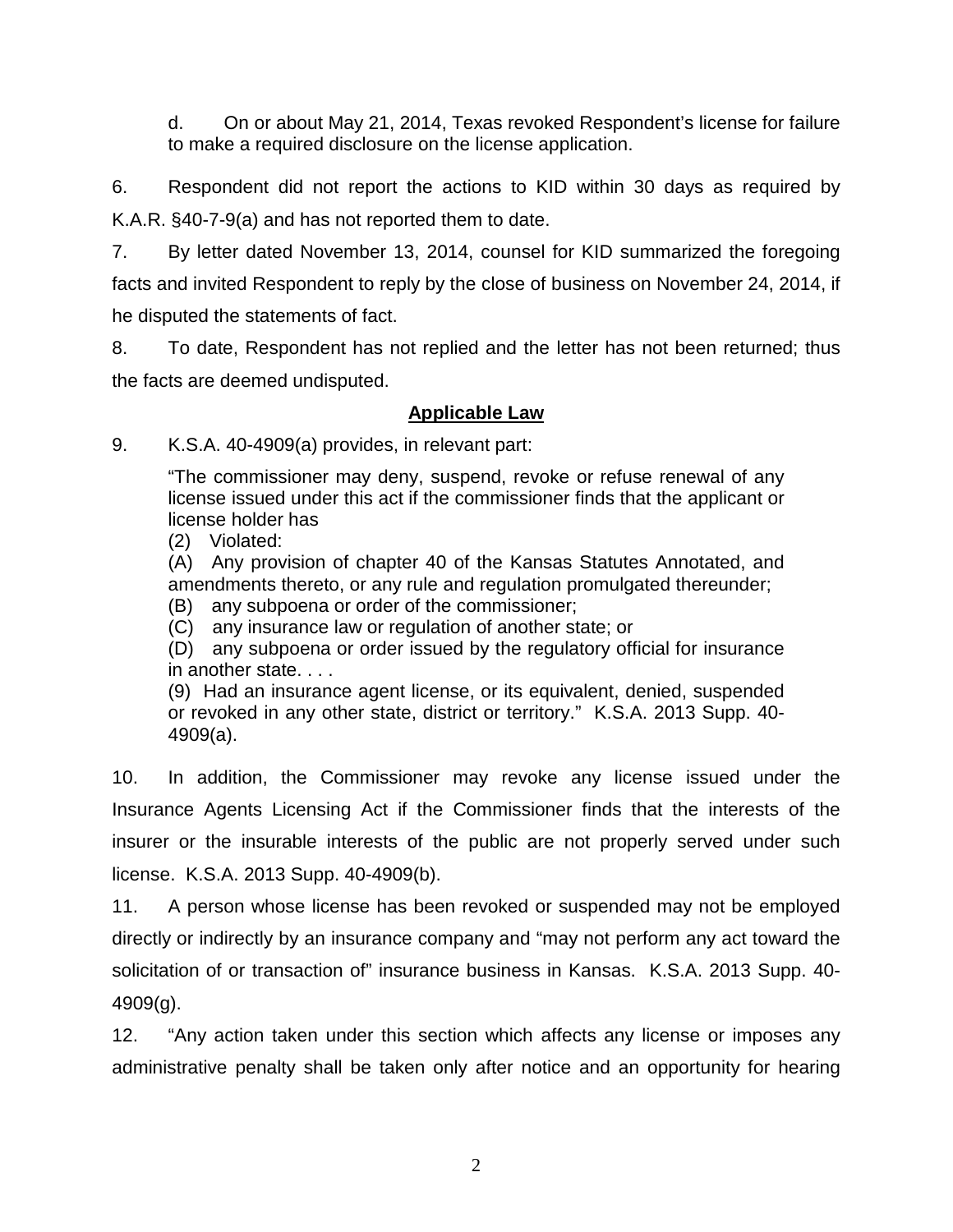conducted in accordance with the provisions of the Kansas administrative procedures act." K.S.A. 2013 Supp. 40-4909(c).

13. "Each person licensed in this state as an insurance agent shall report the following to the commissioner of insurance within 30 days of occurrence: (a) Each disciplinary action on the agent's license or licenses by the insurance regulatory agency of any other state or territory of the United States; (b) each disciplinary action on an occupational license held by the licensee, other than an insurance agent's license, by the appropriate regulatory authority of this or any other jurisdiction. . . . " K.A.R. §40-7- 9(a).

#### **Conclusions of Law**

14. The Commissioner has jurisdiction over Respondent as well as the subject matter of this proceeding, and such proceeding is held in the public interest.

15. The Commissioner finds that Respondent's license may be, and should be, revoked pursuant to K.S.A. 40-4909(a)(2)(A) because Respondent repeatedly violated K.A.R. §40-7-9(a) by failing to report actions taken against his insurance producer licenses by the insurance regulatory authorities of other states.

16. In addition, the Commissioner finds that Respondent's license may be revoked pursuant to K.S.A. 40-4909(a)(2)(C) because the actions establish Respondent's violations of the insurance law and/or regulations of other states.

17. Further, the Commissioner concludes that Respondent's license may be revoked pursuant to K.S.A. 40-4909(a)(9) because each denial, suspension, and revocation of a licensee's license in another state constitutes an independent ground for revocation in Kansas.

18. Finally, the Commissioner concludes that Respondent's license may be revoked pursuant to K.S.A. 40-4909(b) because it is not serving the interests of insurers or the insurable interests of the public.

19. Based on the facts and circumstances set forth herein, it appears that the use of summary proceedings in this matter is appropriate, in accordance with the provisions set forth in K.S.A. 77-537(a), in that the use of summary proceedings does not violate any provision of the law, the protection of the public interest does not require the KID to give notice and opportunity to participate to persons other than Respondent, and after

3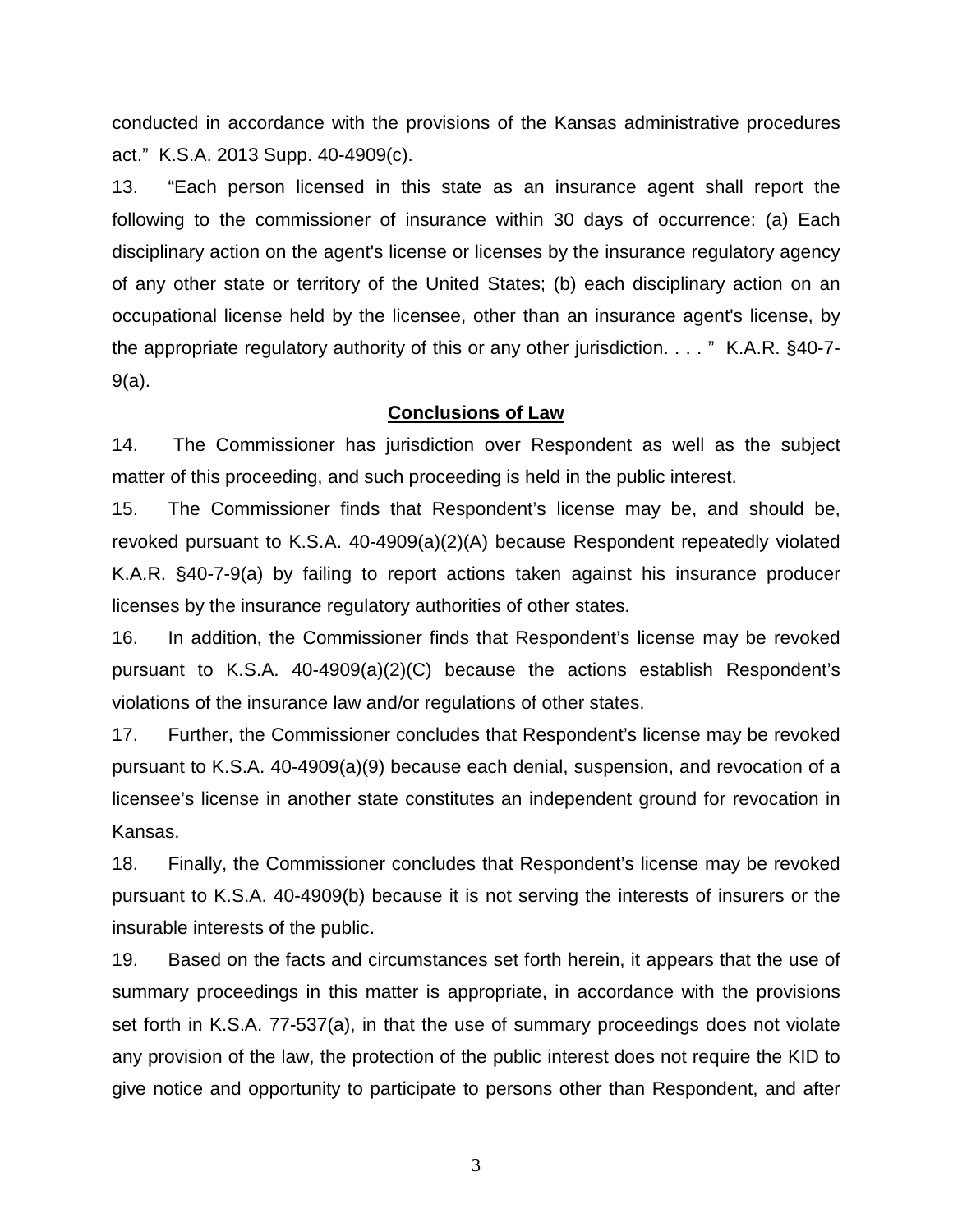investigation, KID believes in good faith that the allegations will be supported to the applicable standard of proof.

#### **Policy to be Served**

Before issuing an insurance agent license, the Commissioner must determine that the applicant is qualified and has not committed any act that would be grounds for denial, suspension, or revocation. K.S.A. 40-4905(b). Further, the Commissioner may revoke any license issued under the Insurance Agents Licensing Act if the Commissioner finds that the interests of the insurer or the insurable interests of the public are not properly served under the license. The following action is appropriate to promote the security and integrity of the insurance business and protect insurance consumers by licensing, or continuing to license, persons or entities to sell, solicit, or negotiate insurance in the State of Kansas only if their conduct indicates they are both qualified and trustworthy.

**THE COMMISSIONER OF INSURANCE THEREFORE ORDERS** that the Kansas nonresident insurance agent's license of **DARYL CRAIG OSTRANDER, Sr.,** is hereby **REVOKED**, and **DARYL CRAIG OSTRANDER, Sr.,** shall **CEASE and DESIST** from the sale, solicitation, or negotiation of insurance, doing any act toward the sale, solicitation, or negotiation of insurance, and/or receiving compensation deriving from the sale, solicitation, or negotiation of insurance in Kansas or on Kansas risks through business conducted on and after the effective date of this order.

**It is further ordered,** pursuant to KSA 77-415(b)(2)(A), that this order is designated by KID as precedent.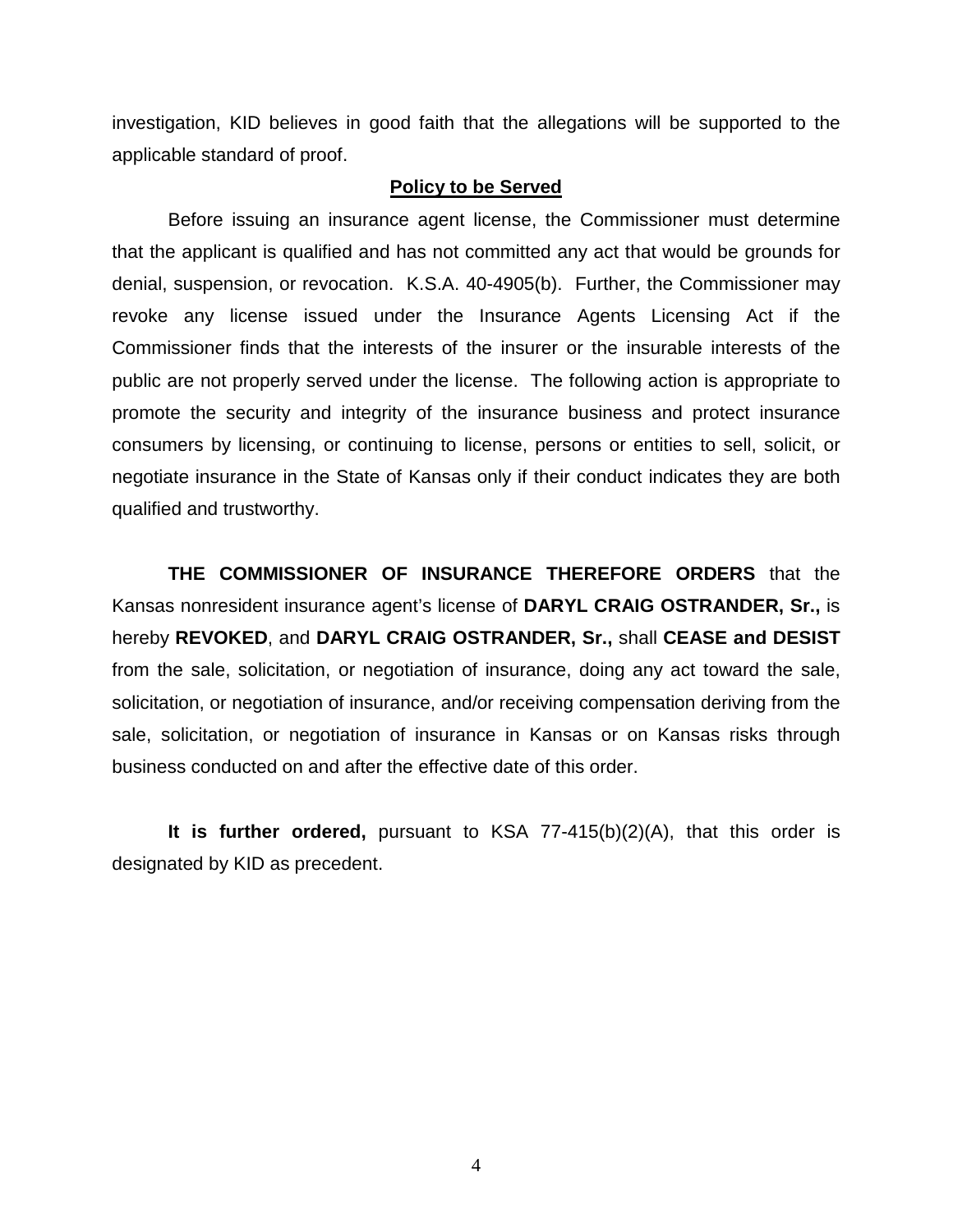## **IT IS SO ORDERED THIS \_\_26th\_\_ DAY OF NOVEMBER 2014, IN THE CITY OF TOPEKA, COUNTY OF SHAWNEE, STATE OF KANSAS.**



/s/ Sandy Praeger Sandy Praeger Commissioner of Insurance

BY:

/s/ John Wine John Wine General Counsel

### **NOTICE OF RIGHTS TO HEARING AND REVIEW**

**Within fifteen (15) days of the date of service of this Summary Order, Respondent** may submit a written request for a hearing pursuant to K.S.A. 77-537 and K.S.A. 77-542. Any request for a hearing should be addressed to the following:

John Wine, General Counsel Kansas Insurance Department 420 S.W.  $9<sup>th</sup>$  Street Topeka, Kansas 66612

If a hearing is requested, the Kansas Insurance Department will serve notice of the time and place of the hearing and information on procedures, right of representation, and other rights of parties relating to the conduct of the hearing.

**If a hearing is not requested in the time and manner stated above, this Summary Order shall become effective as a Final Order upon the expiration of time for requesting a hearing.** In the event Respondent files a Petition for Judicial Review, pursuant to K.S.A. 77-613(e), the agency officer to be served on behalf of the Kansas Insurance Department is

John Wine, General Counsel Kansas Insurance Department 420 S.W. 9<sup>th</sup> Street Topeka, Kansas 66612